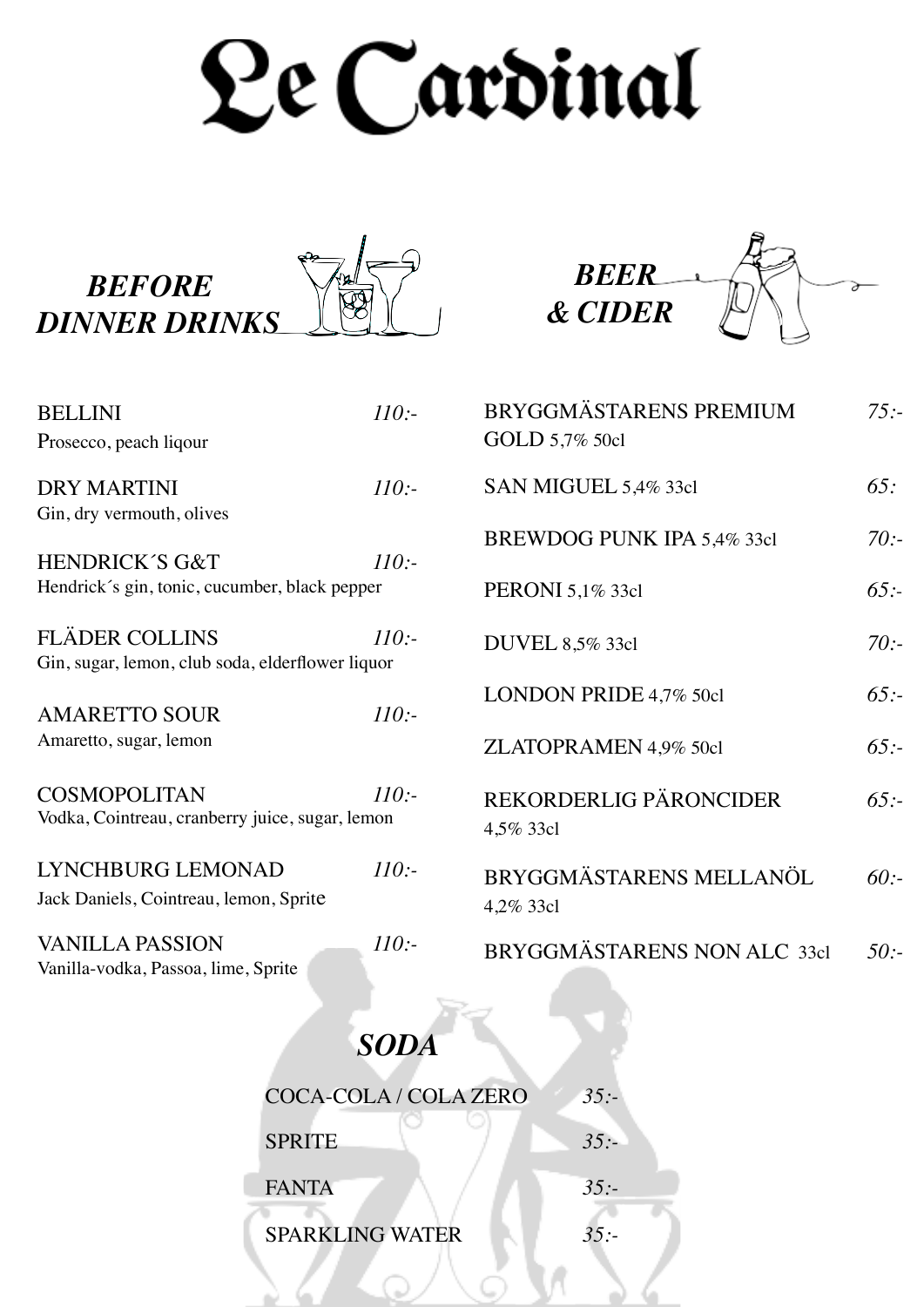

| LÖJROMSTOAST. smörstekt bröd, crème fraîche, rödlök och citron<br>Butter fried bread with whitebait roe, crème fraîche, red onion and lemon $(L&G)$           | 145:   |
|---------------------------------------------------------------------------------------------------------------------------------------------------------------|--------|
| TOAST SKAGEN, smörstekt bröd, räkor i dillmajonäs, löjrom och citron<br>Butter fried bread with shrimps in a dill mayonnaise, whitebait roe and lemon $(L&G)$ | 115:   |
| CARPACCIO, oxfilé, ruccola, tryffeldressing, pinjenötter, parmesan<br>Thinly sliced fillet of beef, arugula, truffle dressing, pine nuts, parmesan $(L&G)$    | 135:   |
| GRATINERADE SNIGLAR i hett smör med vitlök, persilja och bröd<br>French escargots in hot butter with garlic, parsley and bread $(L&G)$                        | 115:   |
| VITLÖKSBRÖD, smaksatt med citron och persilja<br>Garlic bread flavored with lemon and parsley (L&G)                                                           | $65 -$ |



| KALVLEVER ANGLAISE, potatispuré, rödvinssås, kapris, sidfläsk och lingon<br>Liver of prime veal, mashed potatoes, capers, lingonberries, lightly smoked pork belly<br>and a red wine sauce $(L)$ | 255:    |
|--------------------------------------------------------------------------------------------------------------------------------------------------------------------------------------------------|---------|
| BERGTUNGA WALEWSKA, hummersås, pommes duchesse, handskalade räkor,<br>sparris och smörstekta champinjoner (L)                                                                                    | 285:    |
| GRÖN TALLRIK, vegetarisk rätt med säsongens grönsaker<br>Vegetarian dish with vegetables of the season                                                                                           | $225 -$ |
| OXFILÉ PASTA, murklor, lättrökt sidfläsk, parmesan och linguini<br>Pasta linguini with fillet of beef, morel mushrooms, smoked pork belly and parmesan (L&G)                                     | 235:    |

Innehåller / Contains  $L =$  laktos  $G =$  gluten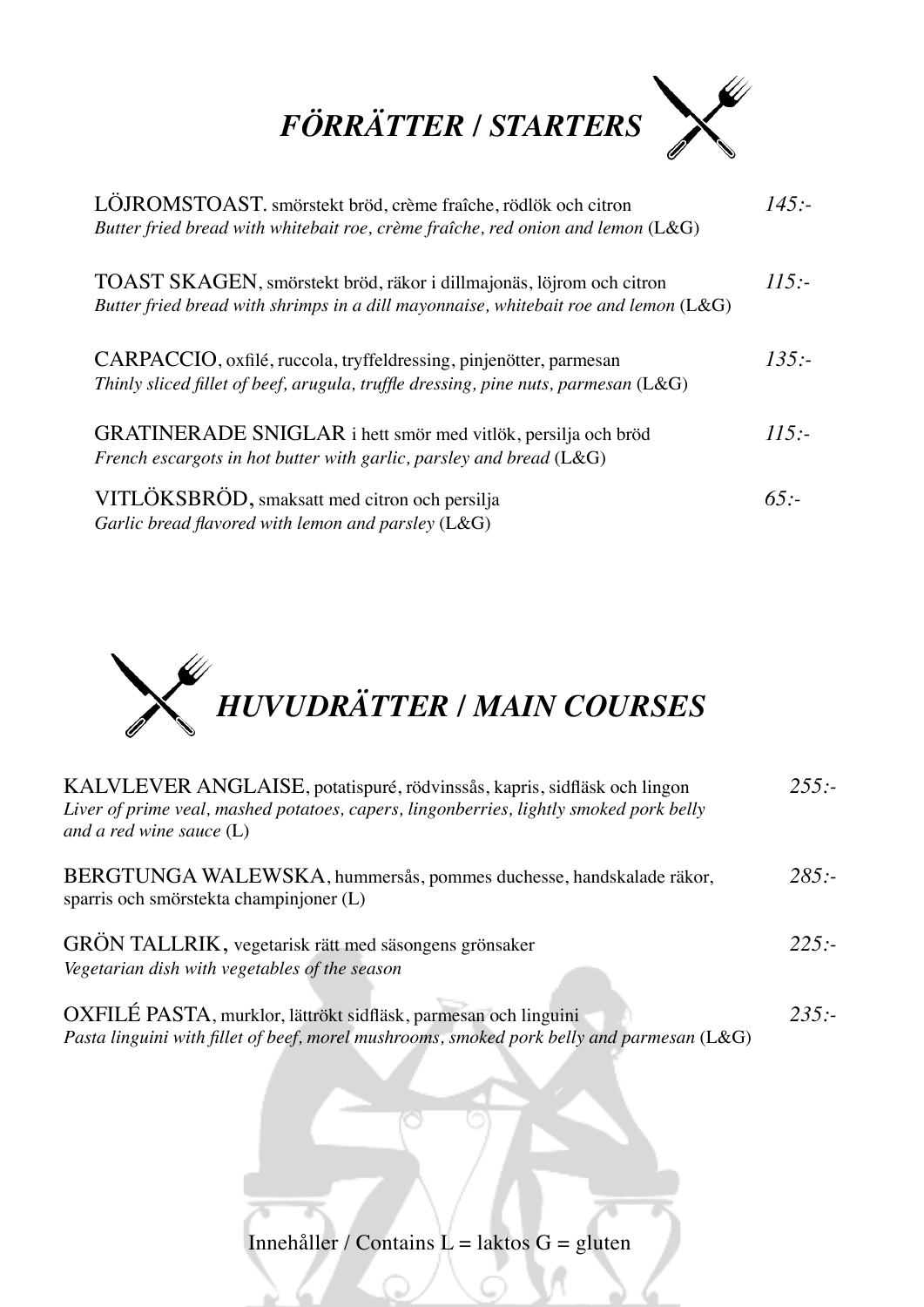## *KRYSSKORT / ORDER TO THE CHEF*

### *Compose your own main course*

| <b>OXFILÉ / FILLET OF BEEF</b>     | 235: |
|------------------------------------|------|
| LÖVBIFF (oxfilé) / LEAF THIN STEAK | 235: |
| <b>ENTRECÔTE</b>                   | 215: |
| FLÄSKFILÉ / FILLET OF PORK         | 195: |
| KALVSCHNITZEL / VEAL ESCALOPE (G)  | 205: |
| KYCKLINGBRÖST / CHICKEN BREAST     | 185: |

| <b>POTATIS / POTATOES</b>    | $30 -$ | <b>LEGYMER / VEGETABLES</b>                 | $30 -$ |
|------------------------------|--------|---------------------------------------------|--------|
| Bakad / baked (L)            |        | Rostade morötter / roasted carrots          |        |
| Potatisgratäng / gratin (L)  |        | Brynta champinjoner / browned mushrooms     |        |
| Råstekt / fried              |        | Små gröna ärtor / buttered peas (L)         |        |
|                              |        | Friterade lökringar / fried onion rings (G) |        |
| Pommes frites / French fries |        | Ugnsbakad tomat / grilled tomato            |        |
|                              |        | Smörstekt shiitake / fried shiitake (L)     |        |
| <b>SÅSER/SAUCES</b>          | 30:    | Smörade bönor / buttered beans (L)          |        |

Murkelsås / sauce Morel Bearnaise Chilibearnaise Pepparsås / pepper sauce (L) Rödvinssås / red wine sauce

#### **AROMSMÖR / AROMA BUTTER** *20:-*

Persilja /parsley (L) Vitlök / garlic (L) Chili / chili (L)

#### **SALLADER / SALADS** *30:-*

Tomatsallad / tomato sallad Mixad sallad / mixed sallad

Innehåller / Contains  $L =$  laktos  $G =$  gluten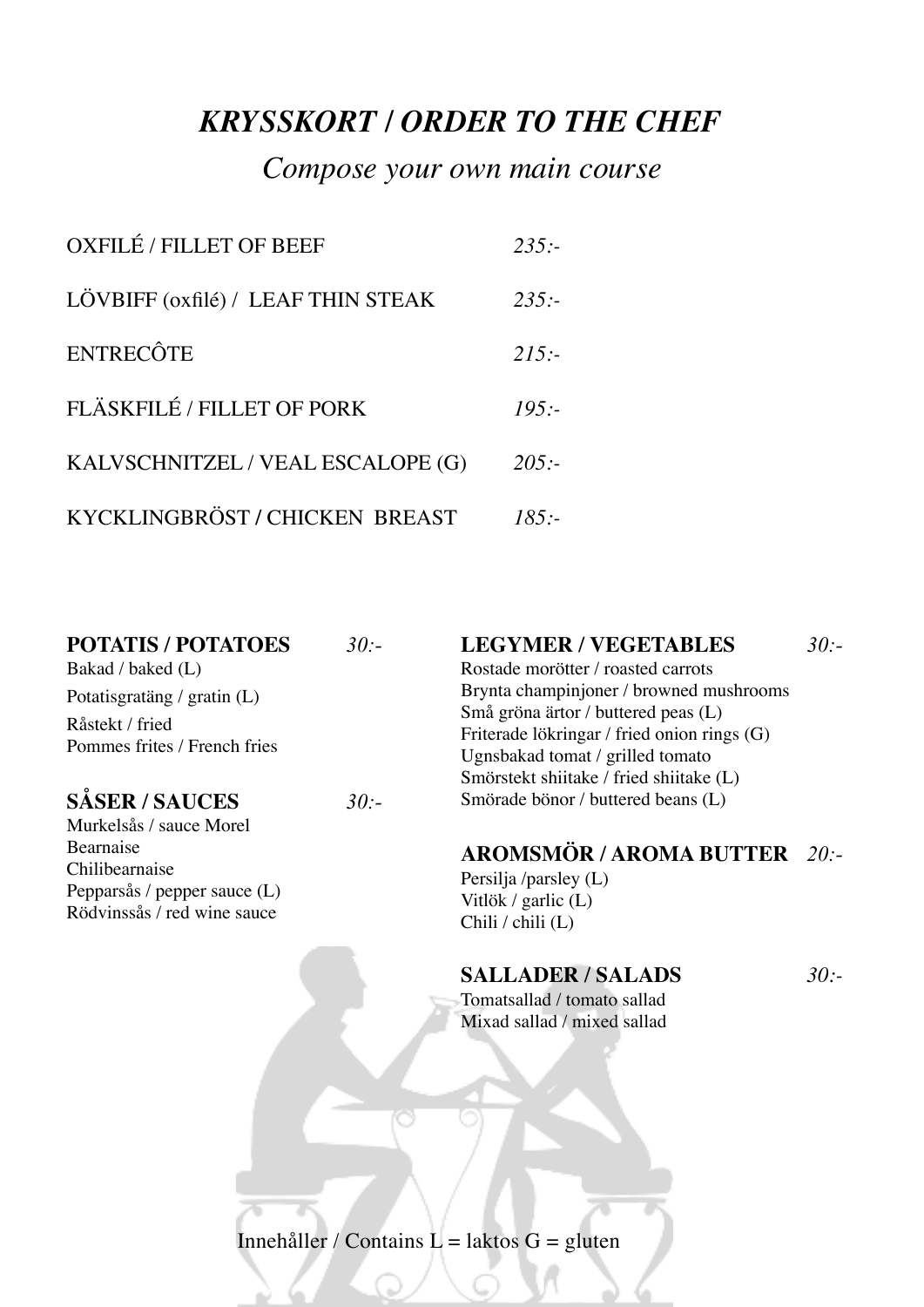



| <b>HEMGJORD VANILJGLASS</b><br><b>MED VARMA HALLON</b><br>vispad grädde och rostad vit choklad                                   | 95:          | <b>KAFFE CARDINAL</b><br>Coffee, cognac, liquor 43, whipped cream           | 110: |
|----------------------------------------------------------------------------------------------------------------------------------|--------------|-----------------------------------------------------------------------------|------|
| Vanilla ice cream, warm raspberries, whipped<br>cream and roasted white chocolate $(L&G)$                                        |              | <b>IRISH COFFEE</b><br>Coffee, brown sugar, Irish whiskey,<br>whipped cream | 110: |
| <b>CRÈME BRÛLÉE</b>                                                                                                              | 95:          |                                                                             |      |
| serveras med bär<br>Served with berries (L)                                                                                      |              | <b>KAFFE AMSTERDAM</b><br>Coffee, Bailey's, Kahlua, whipped cream           | 110: |
| <b>CHOKLADKAKA</b><br>hallonsås, vispad grädde och kaksmulor<br>Chocolate cake with raspberry sauce and<br>whipped cream $(L&G)$ | 95:          | ROMERSKA BÅGAR<br>Coffee, Kahlua, Grand Marnier, whipped<br>cream           | 110: |
| FRITERAD CAMENBERT<br>hjortron och friterad persilja<br>Deep-fried Camenbert with cloudberry and<br>fried parsley $(L)$          | 135:         | <b>KAFFE FRANGELICO</b><br>Coffee, hazelnut liquor, whipped cream           | 110: |
|                                                                                                                                  |              | <b>KAFFE KARLSSON</b>                                                       | 110: |
| <b>HEMGJORD SORBET</b><br>serveras med bär                                                                                       | 85:          | Coffee, Cointreau, Bailey's and whipped<br>cream                            |      |
| Homemade sorbet served with berries                                                                                              |              | <b>NEGRONI</b><br>Gin, red Vermouth, Campari, orange peel                   | 110: |
| <b>TRYFFEL</b><br>liten lyxig chokladbit<br>Luxurious piece of chocolate $(L)$                                                   | $35: -$      |                                                                             |      |
|                                                                                                                                  |              | KAFFE/TE                                                                    | 35:  |
| Dessertvin: Moscato d'Asti<br>(Italy)                                                                                            | $65:-/365:-$ |                                                                             |      |

Innehåller / Contains  $L =$  laktos  $G =$  gluten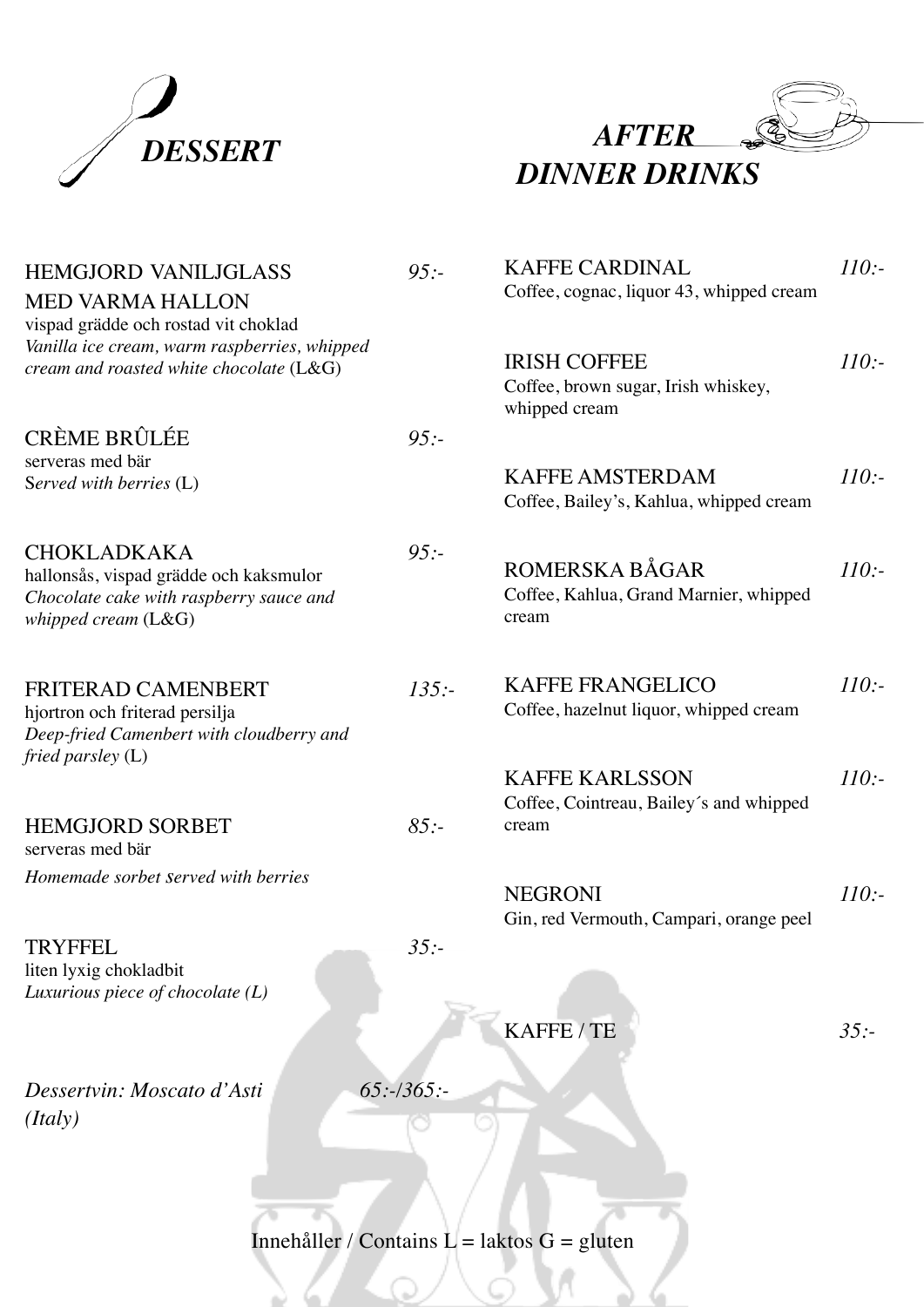

# *CHAMPAGNE & BUBBLES*

## *WHITE*

| Piccini Prosecco,               | 79:435:      | Montgravet Chardonnay,<br>France                          | $75: -335: -$ |
|---------------------------------|--------------|-----------------------------------------------------------|---------------|
| Italy                           |              | Rosario Sauvignon Blanc,<br>Chile                         | $85:-/360:-$  |
| Vorin - Jumel Champagne, 590:-  |              |                                                           |               |
| France                          |              | Gustav Riesling,                                          | 380:          |
| Bollinger Champagne,            | 855:         | Germany                                                   |               |
| France                          |              | Mezzo Chardonnay,<br>Italy                                | 345:          |
| <b>ROSÉ</b>                     |              | Ca Bolani Pinot Grigio,<br>Italy                          | $435: -$      |
| Les Deux Pins Merlot,<br>France | $85: -/380:$ | Louise Moreau petit Chablis,<br>Chardonnay, <i>France</i> | 540:          |
|                                 |              | Grandes Perrières Sancerre                                | 595 :-        |

[Grandes Perrières](https://www.vivino.com/wineries/grandes-perrires) Sancerre *595:-* Sauvignon Blanc, *France*